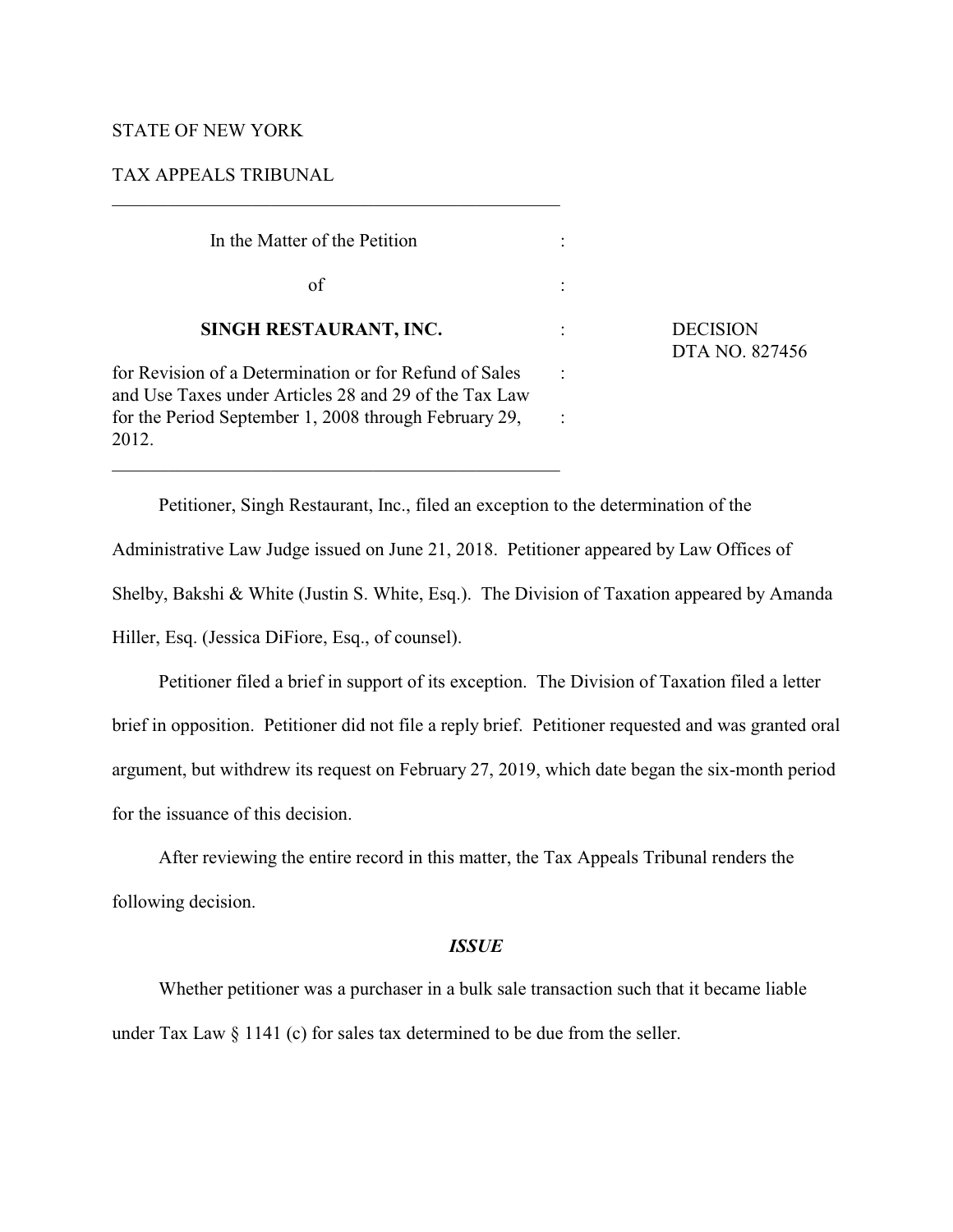### *FINDINGS OF FACT*

We find the facts as determined by the Administrative Law Judge, except findings of fact 8 and 10, which we have modified for clarity. These facts, so modified, are set forth below.

1. This case involves the alleged bulk transfer of assets from Kashmir Kitchen LLC d/b/a Shalimar Gardens (Kashmir) to Singh Restaurant, Inc. (petitioner). Kashmir had acquired the business from New Ichiban Japanese Food, Inc. (Ichiban), in 2013. Prior to Kashmir's acquisition, Ichiban was under audit by the Division of Taxation (Division). The basis for the liability assessed to petitioner began with the investigation of sales and use taxes owed by Ichiban in May 2011.

2. The Ichiban audit period was September 2008 through February 2012. After determining that Ichiban's records were not adequate to perform a detailed audit, the Division utilized information regarding sales tax collected and paid by Ichiban from its point of sale system to compute additional tax due of \$63,623.35. The amount of tax determined and the methodology of this calculation have not been disputed by petitioner.

3. Prior to the close of the Ichiban audit, the Division became aware that Kashmir had purchased the business from Ichiban. By correspondence dated March 19, 2013, Kashmir's representative filed a notice of bulk sale transfer from Ichiban to Kashmir. The Division sent correspondence to Kashmir, dated March 25, 2013, advising the company to put the entire amount of the purchase price into an escrow account and that sales tax was due on the tangible personal property purchased in the transaction. The Division then sent a notice of claim, dated March 26, 2013, to Kashmir advising it: 1) not to pay any part of the purchase price to the seller until the Division completed its review of the matter; and 2) to put the entire amount of the purchase price into an escrow account and advise the escrow agent not to release the escrow

-2-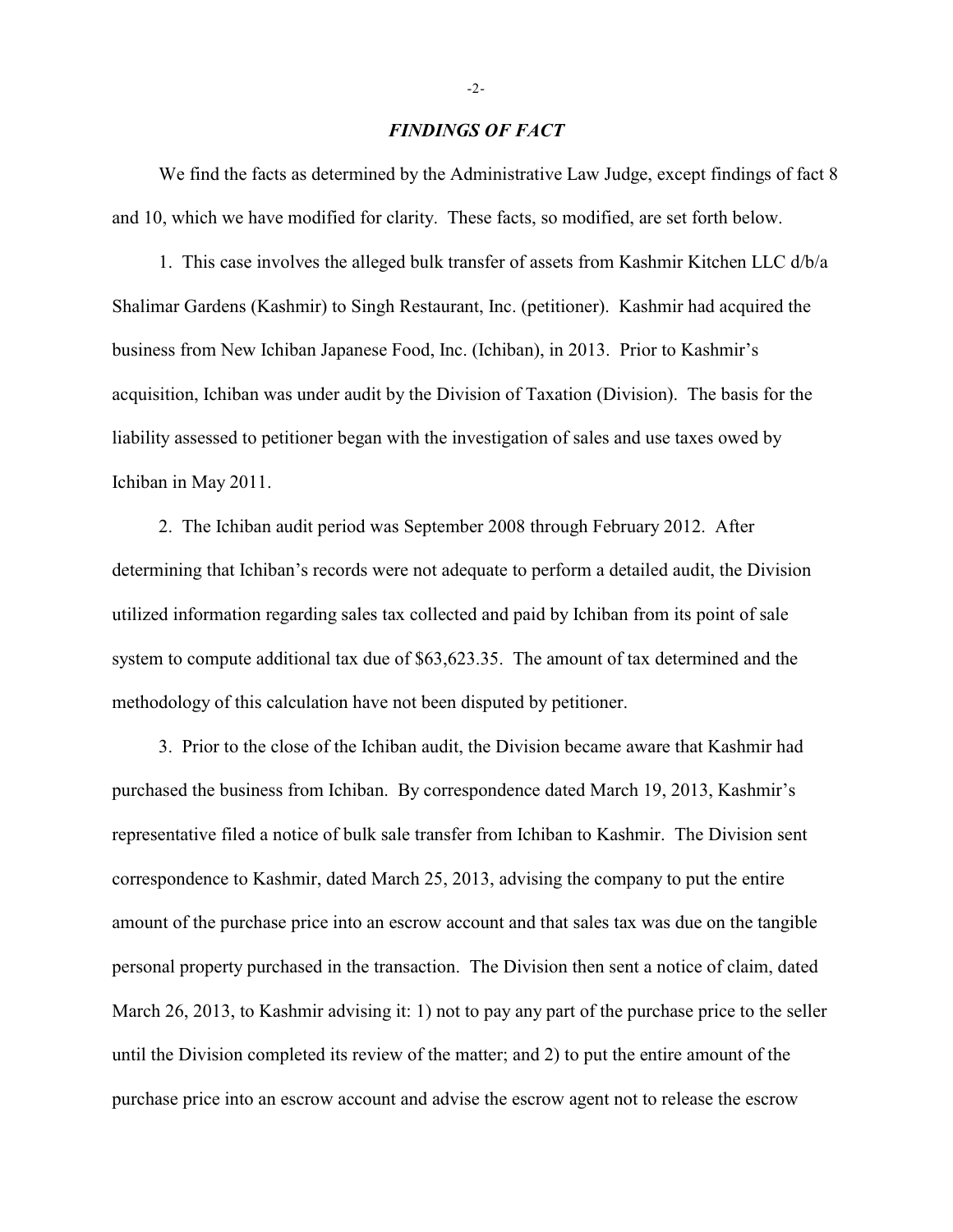funds until the Division issued a bulk sales notice of release; and 3) that sales tax was due on the tangible personal property purchased in the transaction.

4. The Division issued a notice of determination to Ichiban, dated April 2, 2013, for additional tax due of \$63,623.35 for the period September 1, 2008 through February 29, 2012.

5. On April 26, 2013, the Division received correspondence and an amended notification of sale, transfer or assignment in bulk, with a check from a member of Kashmir. The letter from Kashmir indicated there was no sales contract regarding the transfer from Ichiban to Kashmir and acknowledged making full payment for Ichiban. It also provided more details regarding the various assets transferred in the transaction as a basis for allocating a portion of the purchase price to tangible personal property, and computed and paid the sales tax due on the tangible personal property pursuant to the allocation.

6. The Division issued a notice of determination to Kashmir, dated May 7, 2013, for sales tax due of \$63,623.35, based on: 1) Kashmir's failure to timely file a notification of bulk sale; and 2) Kashmir's failure to place the proceeds from the sale in escrow and keep them there until the Division issued a release, or otherwise arranged for payment of proceeds to the Division to satisfy the outstanding sales tax liabilities of Ichiban.

7. Subsequently, by correspondence dated April 15, 2015, petitioner filed a notice of bulk sale transfer from Kashmir, as the seller, to petitioner, with a business or trade name of Taste of India, indicating Kashmir's last day of business as December 31, 2014, a scheduled sale date of April 1, 2015, a sales price of \$20,000.00 allocated 100% to tangible personal property, and an escrow fund amount of \$20,000.00.

8. Attached to the notice of bulk sale transfer from Kashmir to petitioner was an asset purchase agreement, dated March 10, 2015, that explicitly stated that Kashmir desired to sell to

-3-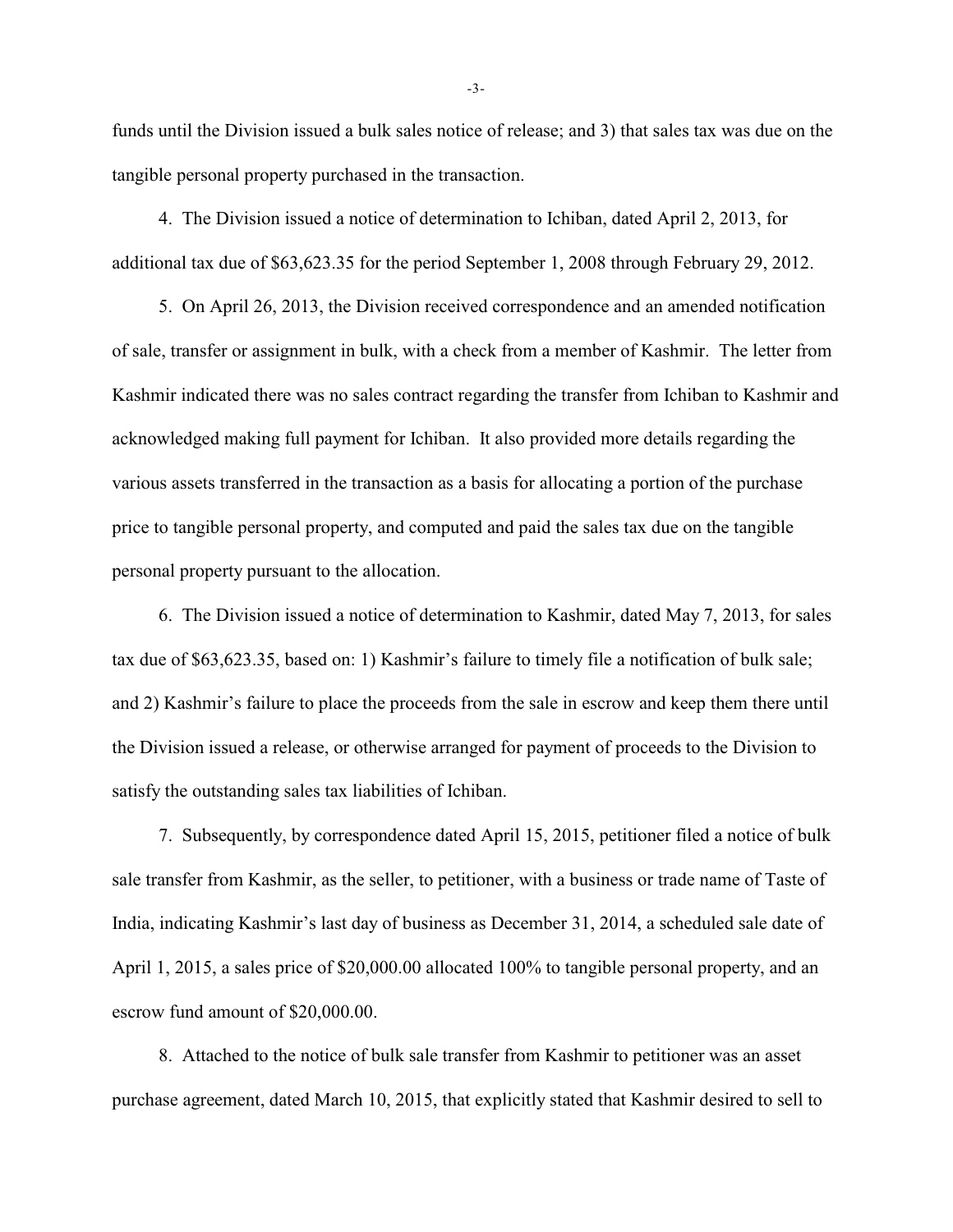petitioner, and that petitioner desired to purchase from Kashmir, substantially all of the assets of Kashmir upon the terms set forth in the agreement, for consideration. The agreement also established that petitioner had agreed to assume and be responsible for the lease of Kashmir then in effect, after the closing date of the sale between the two parties. An assignment of lease, dated March 1, 2015, between Piccadilly Plaza II, Inc., as lessor, Kashmir, as lessee, and petitioner as assignee was also provided as evidence of the assignment of Kashmir's lease to petitioner.

9. The Division issued to petitioner a notice of claim to purchaser, dated April 23, 2015. The notice of claim advised petitioner: 1) not to pay any part of the purchase price to the seller until the Division had completed its review of the matter; 2) to place the entire amount of the purchase price into an escrow account; 3) to instruct the escrow agent not to release the escrow funds until the Division issued a bulk sales notice of release; and 4) that sales tax was due on the tangible personal property purchased in the transaction.

10. The Division sent correspondence to petitioner, dated April 24, 2015, again advising petitioner that the entire amount of the purchase price should be held in an escrow account until the Division issued a release and that sales tax of \$1,750.00 was due on the tangible personal property in the transaction.

11. The Division also sent correspondence entitled "notice to seller" to Kashmir indicating the Division would not authorize the release of the proceeds from the sale, and that among other things, Kashmir needed to send payment for taxes due in accordance with an attached consolidated statement of tax liabilities, the amounts of which were redacted for the taxpayer privacy protection of Kashmir.

12. Petitioner submitted a \$1,750.00 payment of sales tax due on the tangible personal property purchased in the transaction on or about July 15, 2015.

-4-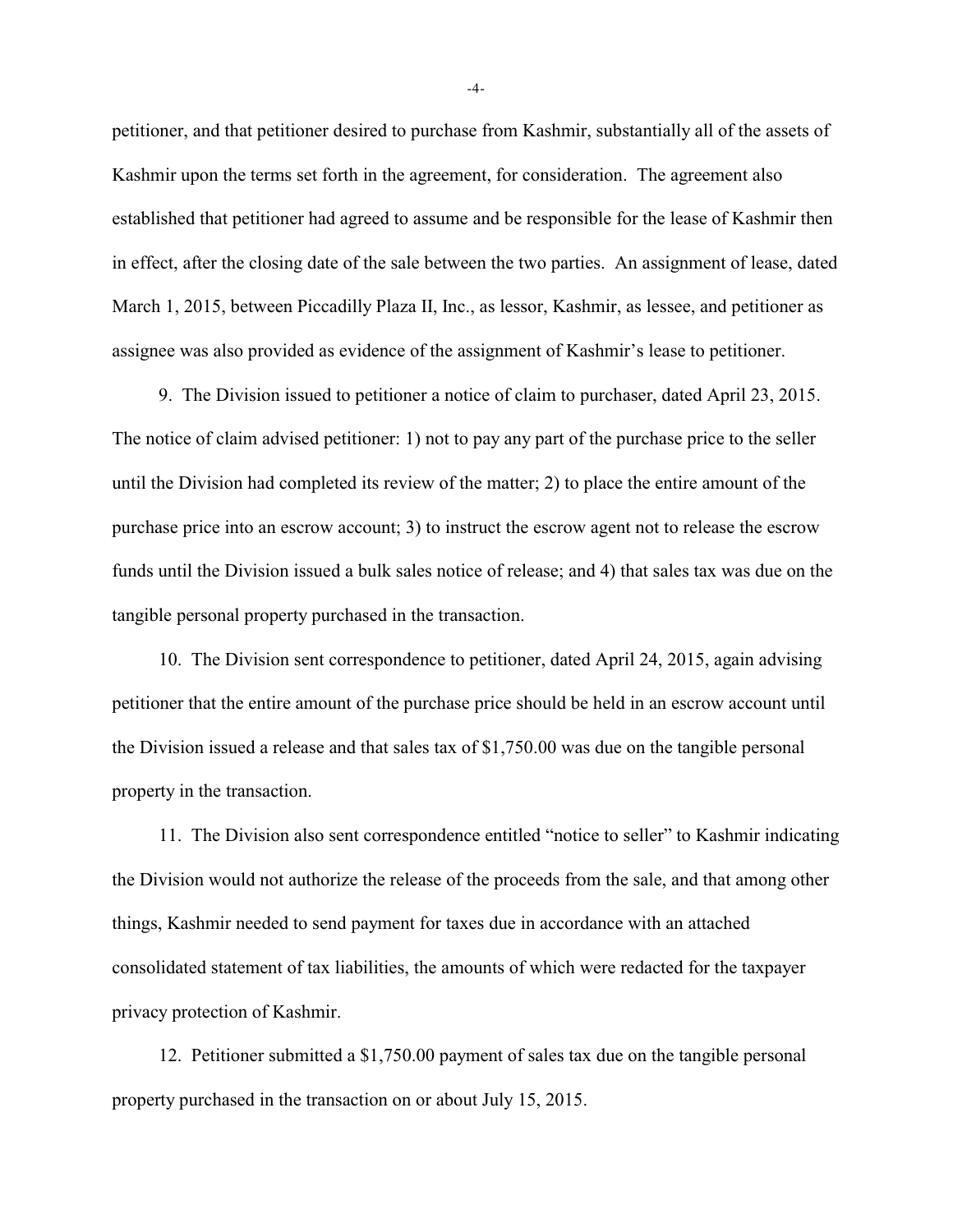13. Petitioner never notified the Division whether the proceeds from the sale had been placed in escrow or were otherwise secured, and petitioner never submitted the proceeds from the sale to the Division to satisfy the tax liabilities of Kashmir.

14. The Division never authorized the release of proceeds from the sale from petitioner to Kashmir.

15. The Division issued a notice of determination (notice L-043328139) to petitioner, dated July 9, 2015, that assessed sales and use taxes in the amount of \$17,558.99. By this document the Division passed on the tax liability from Kashmir to petitioner as a purchaser in a bulk sale.<sup>1</sup>

### *THE DETERMINATION OF THE ADMINISTRATIVE LAW JUDGE*

The Administrative Law Judge began the determination by reviewing Tax Law § 1141 (c), which requires a purchaser in a bulk sale transaction to give notice of such sale to the Division at least 10 days before taking possession of or making payment for the business assets. The Administrative Law Judge noted that the consequence of failing to do so would result in the purchaser's personal liability for outstanding sales and use taxes due from the seller. However, the Administrative Law Judge noted that the liability of the purchaser is limited to the greater of the purchase price or fair market value of the business assets sold.

The Administrative Law Judge next set forth the meanings of the terms "bulk sale" and "business assets" as defined under the regulations. The Administrative Law Judge found that

 $<sup>1</sup>$  The liability incurred by Ichiban, and subsequently imposed on Kashmir and petitioner had been partially</sup> satisfied prior to the issuance of petitioner's assessment. The notice of determination at issue herein represents the balance due at the time of the issuance of petitioner's assessment and continued to be the amount outstanding at the time of the hearing. The Division further acknowledges that cancellation of the penalties imposed upon petitioner by notice L-043328139 was warranted.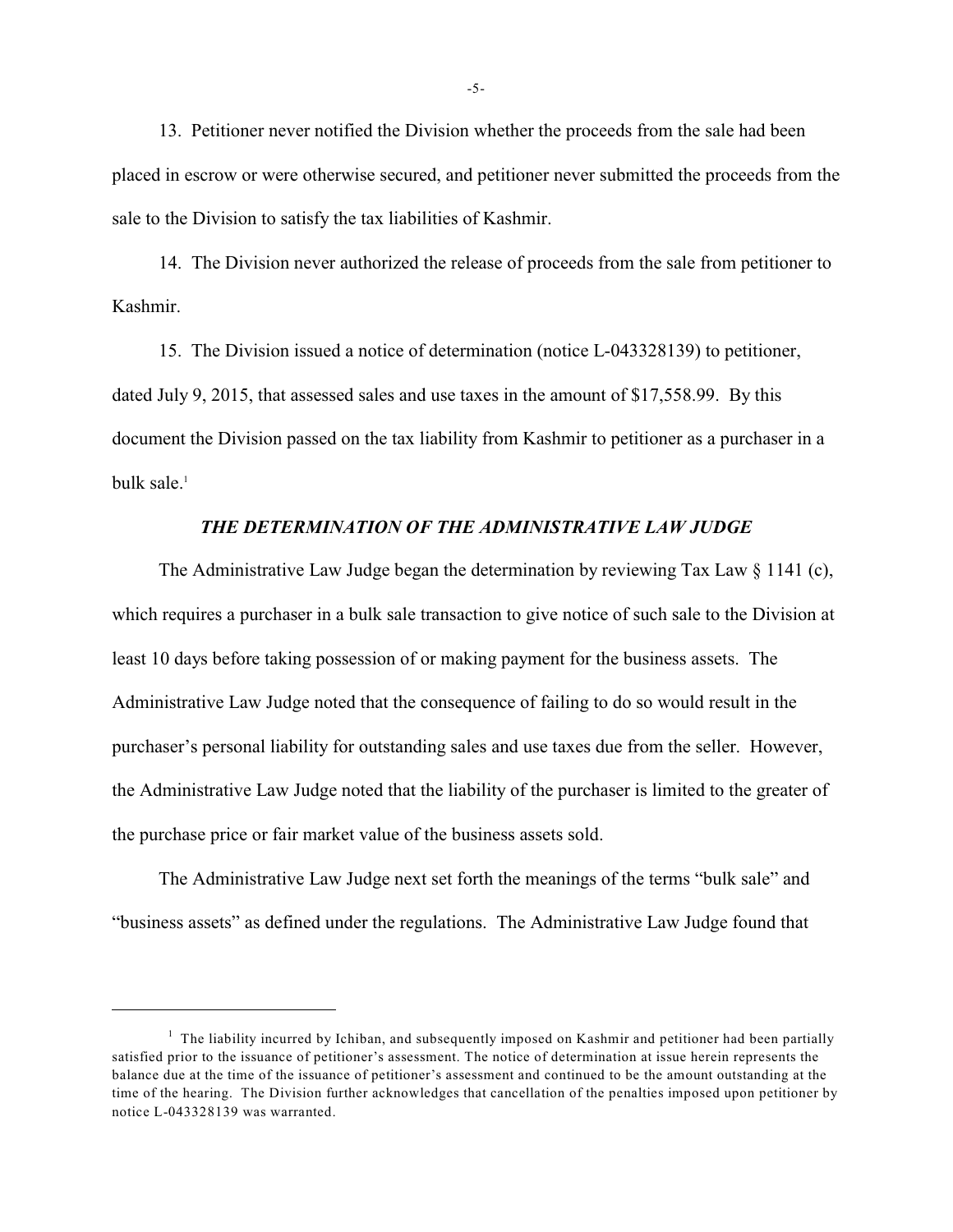petitioner's argument that the purchase of some furniture from Kashmir did not rise to the level of a bulk sale lacked merit and was not supported by the record.

The Administrative Law Judge found that Kashmir's assignment of its lease to petitioner was a significant indicator of a bulk sale of Kashmir's business assets. Noting that assignment of a lease would be sufficient to find a bulk sale, the Administrative Law Judge found that the transfer of additional business assets, as conceded by petitioner, clearly indicated a bulk sale transaction.

Then, to the question of whether petitioner bore personal liability for Kashmir's past due sales tax liability, the Administrative Law Judge observed that petitioner did not give the Division the requisite notice of a bulk sale required by Tax Law § 1141 (c). As a result, the Administrative Law Judge concluded that petitioner became liable for the sales and use taxes due from Kashmir to the extent of the purchase price or fair market value of the business assets sold.

The Administrative Law Judge thus denied the petition and sustained the notice of determination.

## *ARGUMENTS ON EXCEPTION*

Petitioner argues on exception that the sale of property that formed the basis for the Division's notice of determination was de minimis and thus should not qualify as a bulk sale of business assets for purposes of personal liability for the seller's outstanding sales tax liability. In support of its argument, petitioner points out that the only assets transferred were some tables and chairs and an assignment of Kashmir's lease. It claims that these assets did not make up the majority of Kashmir's property while it was in business and thus failed to qualify as a bulk purchase upon their transfer. Petitioner asks that this Tribunal find that no bulk sale occurred.

-6-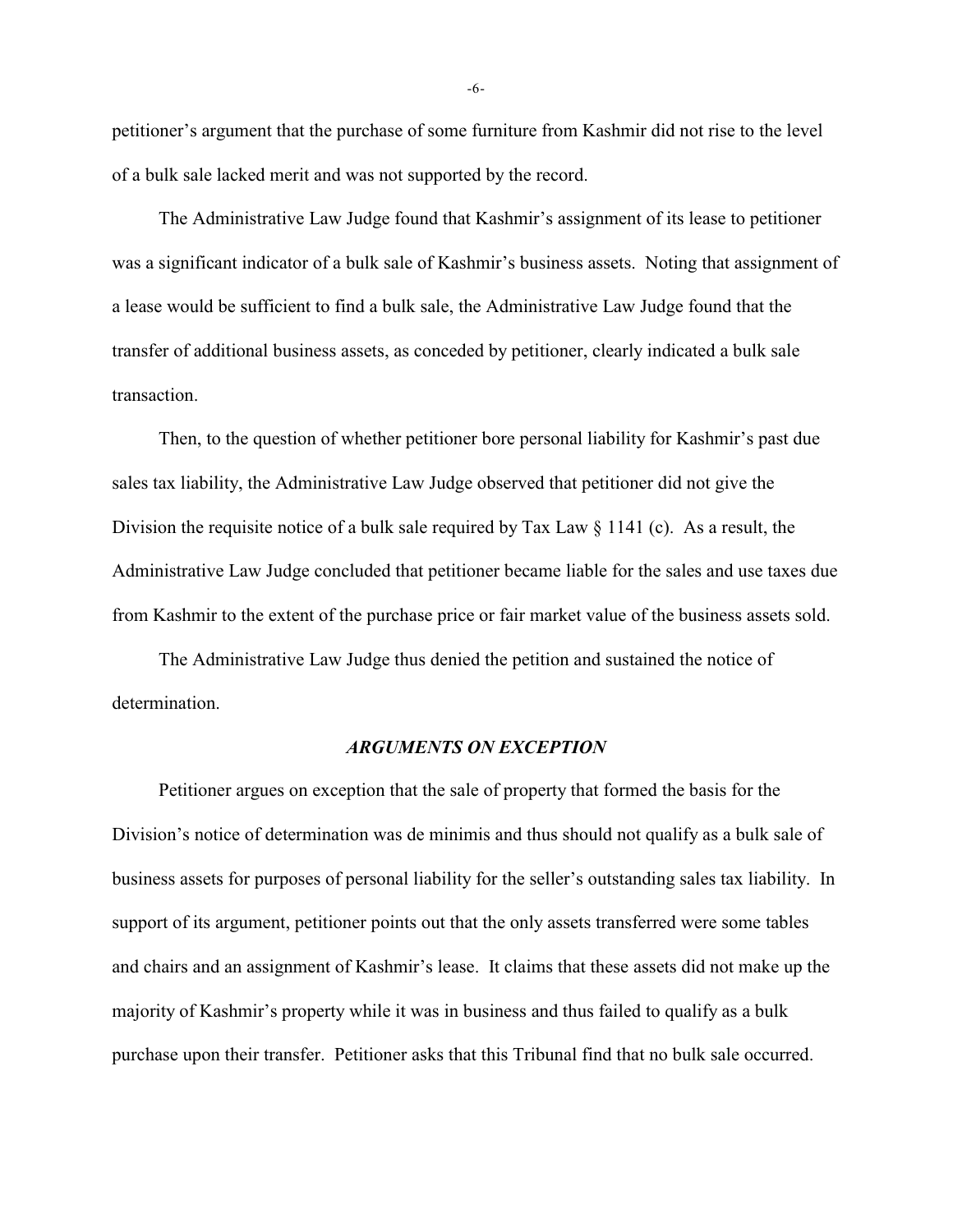The Division argues that the record demonstrates that petitioner purchased substantially all the assets of Kashmir, as demonstrated in the purchase agreement between Kashmir and petitioner. The Division states that petitioner failed to comply with the bulk sale notice requirements and thus was not protected from personal liability for the seller's outstanding tax liability. The Division asserts that a bulk sale includes the sale or assignment of any part or whole of a business. The Division points to petitioner's testimony as admitting transfer of possession of business assets from the seller. The Division requests that the notice of determination be sustained.

#### *OPINION*

We begin with Tax Law § 1141, which, among other things, requires that prospective purchasers, transferees, or assignees must put the Division on notice of any pending acquisition of business assets from a person required to collect sales tax. In relevant part:

"Whenever a person required to collect tax shall make a sale, transfer, or assignment in bulk of any part or the whole of his business assets, otherwise than in the ordinary course of business, the purchaser, transferee or assignee shall at least ten days before taking possession of the subject of said sale, transfer or assignment, or paying therefor, notify the tax commission by registered mail of the proposed sale and of the price, terms and conditions thereof whether or not the seller, transferrer or assignor, has represented to, or informed the purchaser, transferee or assignee that he owes any tax pursuant to this article, and whether or not the purchaser, transferee, or assignee has knowledge that such taxes are owing, and whether any such taxes are in fact owing" (Tax Law § 1141 [c]).

Petitioner's primary argument on exception is that the sale of property that formed the basis for the Division's notice of determination was de minimis and thus should not qualify as a bulk sale of business assets for purposes of determining petitioner's personal liability for the seller's outstanding sales tax obligation. In support of its argument, petitioner points out that the only assets transferred were some tables and chairs and an assignment of Kashmir's lease. It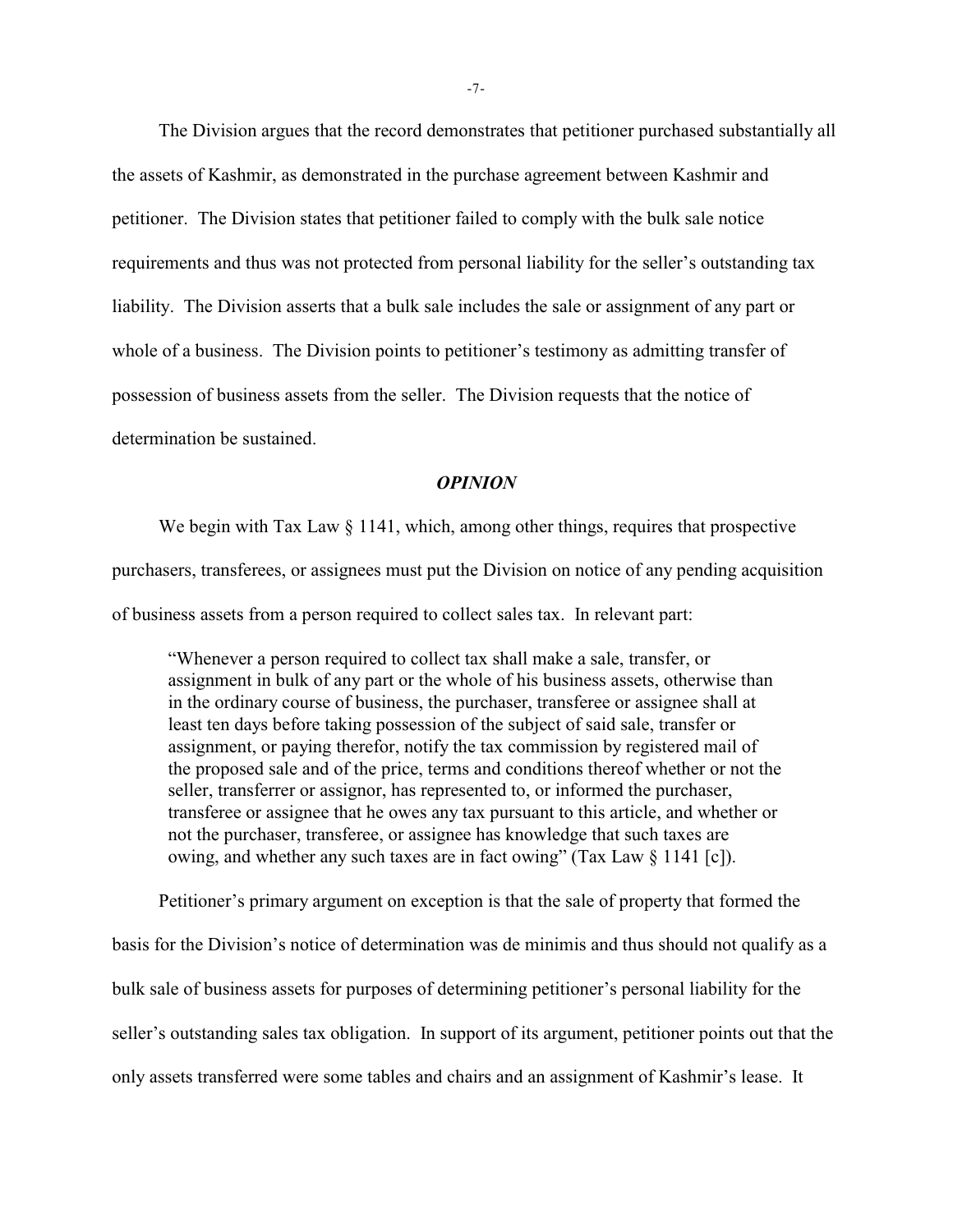claims that these assets did not make up the majority of Kashmir's property while it was in business and thus their transfer failed to qualify as a bulk sale.

We disagree. The definitions of "bulk sale" and "business assets," for purposes of Tax Law § 1141 (c) under the Division's regulations, do not support petitioner's contentions. A "bulk sale" is defined as "any sale, transfer or assignment in bulk of any part or the whole of business assets, other than in the ordinary course of business, by a person required to collect tax and pay the same over to the Department of Taxation and Finance" (20 NYCRR 537.1 [a]). The term "business assets" is defined as "any assets of a business pertaining directly to the conduct of the business, whether such assets are intangible, tangible or real property. Any asset owned by a corporation is a business asset" (20 NYCRR 537.1 [b]). A bulk sale includes the transfer of any tangible, intangible or real property asset used in operating a business, notwithstanding whether such asset makes up merely a part or the entirety of such business's assets when transferred so long as it is not done in the ordinary course of business.

In this case, the Administrative Law Judge correctly determined that the assignment of the seller's lease alone would be sufficient to find that a bulk sale had occurred (*see Matter of Acres Stor. Co. v Chu*, 120 AD2d 854, 856 [3d Dept 1986], *appeal dismissed* 68 NY2d 807 [1987]; *Matter of Suffolk Center Corp.*, Tax Appeals Tribunal, November 23, 2011). We also agree with the Administrative Law Judge that this lease assignment, considered in conjunction with the asset purchase agreement between petitioner and Kashmir wherein petitioner agreed to purchase substantially all of Kashmir's assets, further demonstrates that a bulk purchase of Kashmir's business assets occurred. Although petitioner asserts that a bulk sale cannot be found after a purported seller is no longer in business, the contrary has been long established under our case law (*Matter of Gaughan*, Tax Appeals Tribunal, May 14, 1992).

-8-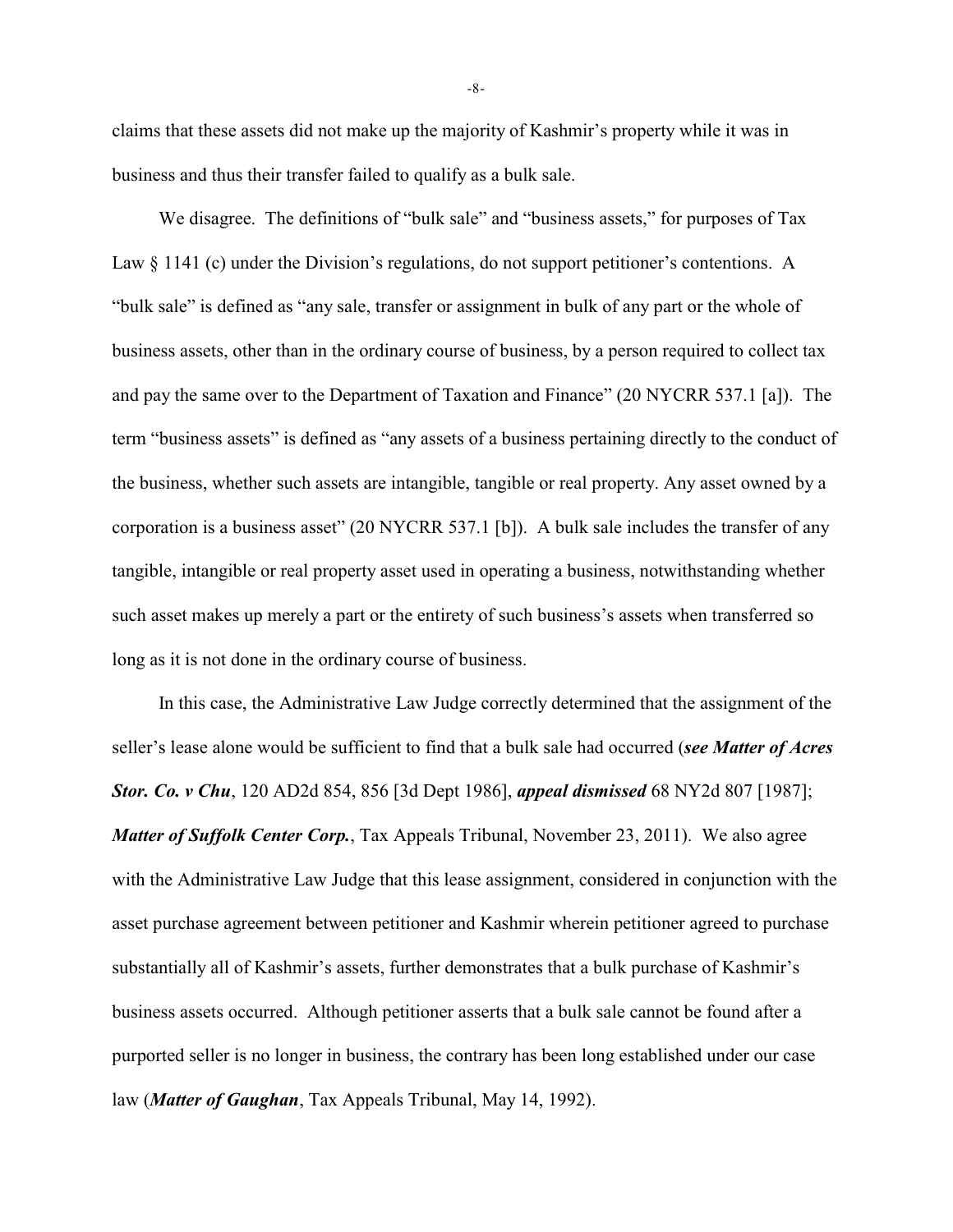Accordingly, it is ORDERED, ADJUDGED and DECREED that:

- 1. The exception of Singh Restaurant, Inc. is denied;
- 2. The determination of the Administrative Law Judge is affirmed;
- 3. The petition of Singh Restaurant, Inc. is denied; and
- 4. The notice of determination, dated July 9, 2015, is sustained.